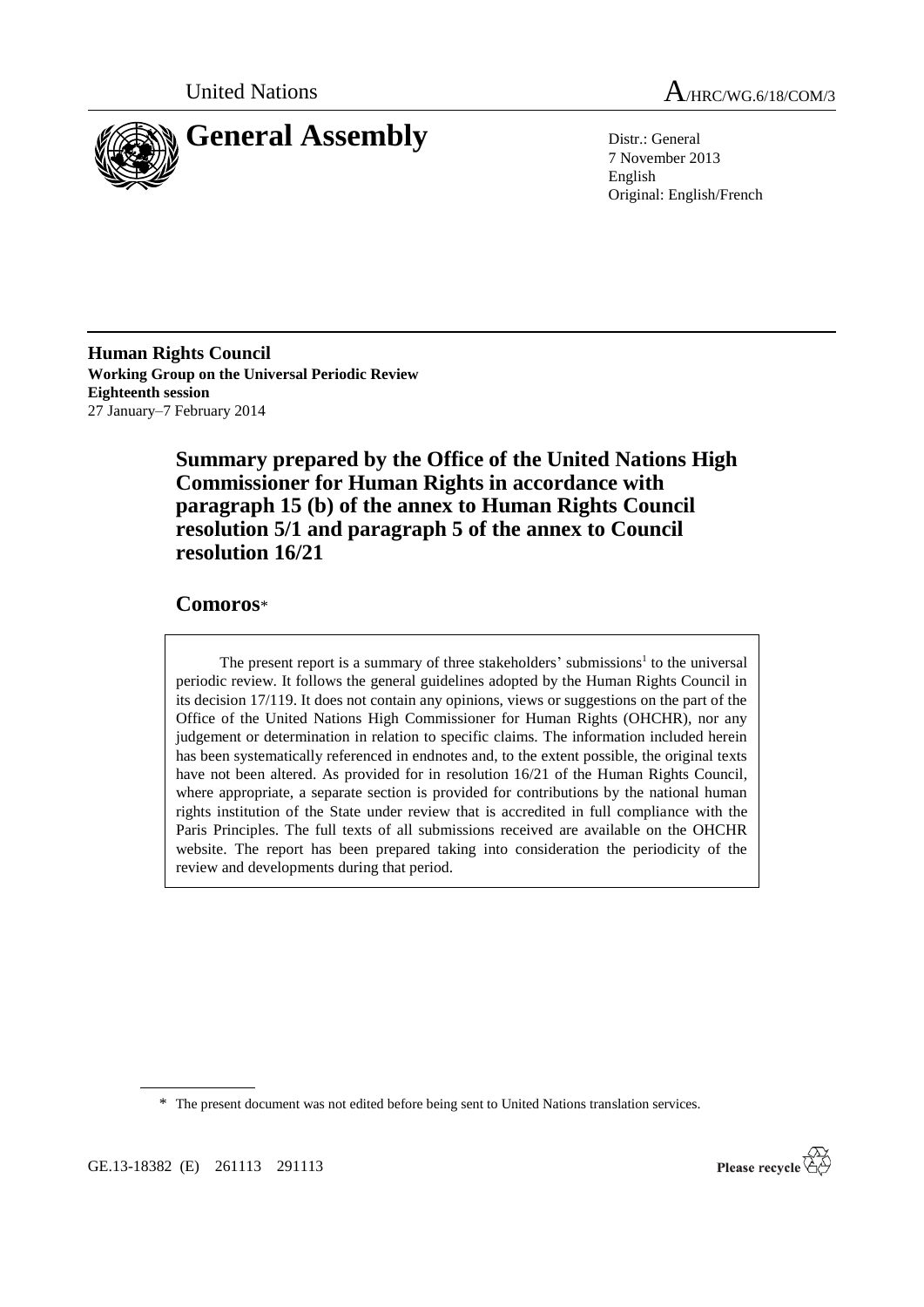# **Information provided by other stakeholders**

# **A. Background and framework**

# **1. Scope of international obligations**

1. The National Commission on Human Rights and Freedoms (CNDHL) observes that Comoros has not ratified the Second Optional Protocol to the International Covenant on Civil and Political Rights, aiming at the abolition of the death penalty. The Commission recommends the signature and ratification of the Second Optional Protocol as soon as possible.<sup>2</sup>

2. The Joint Submission (JS) recommends that Comoros should ratify the international legal instruments and bring its domestic law into line with the ratified conventions.<sup>3</sup>

## **2. Institutional and human rights infrastructure and policy measures**

3. JS notes that the Government adopted the Act on the establishment of the CNDHL in 2012 and that it was inaugurated in October 2012. JS considers it to be a major step forward that requires the effective involvement of the Government and civil society in order to tackle the frequently noted weaknesses of the judiciary and all forms of impunity. It points out, however, the need to improve the necessary logistical, material and financial resources. 4

4. JS recommends that Comoros guarantee genuine independence for the CNDHL and provide it with sufficient logistical resources to make its action more visible.<sup>5</sup> To make the Commission fully operational, it also recommends that Comoros set up offices in the islands, establish human rights focal points in Government departments to interact with it, and respect the legally defined status of its members and staff.<sup>6</sup>

5. The CNDHL takes note of the establishment of institutions promoting good governance, such as the Anti-Corruption Commission and the Procurement Authority. However, it points out that these institutions do not have sufficient logistical, human and financial resources to operate effectively.<sup>7</sup>

6. JS states that civil society in Comoros has not achieved an effective capacity to influence public opinion and have a bearing on Government decisions as a source of proposals and as a counterbalancing power. It has not been able to fully play its role as a force for better governance against poor public administration and corruption owing to the shortage of permanent staff, and shortcomings in the mobilization of funds and the ability to be self-supporting. JS recommends that Comoros involve civil society more fully in political dialogue and in any process for designing and implementing development programmes.<sup>8</sup> The CNDHL recommends promoting and encouraging the formation of civil society organizations to carry out activities in the general interests of the population.<sup>9</sup>

# **B. Cooperation with human rights mechanisms**

# **Cooperation with treaty bodies**

7. The CNDHL observes that the instruments of ratification of treaties have not been submitted to the United Nations bodies concerned in line with the relevant procedures.<sup>10</sup>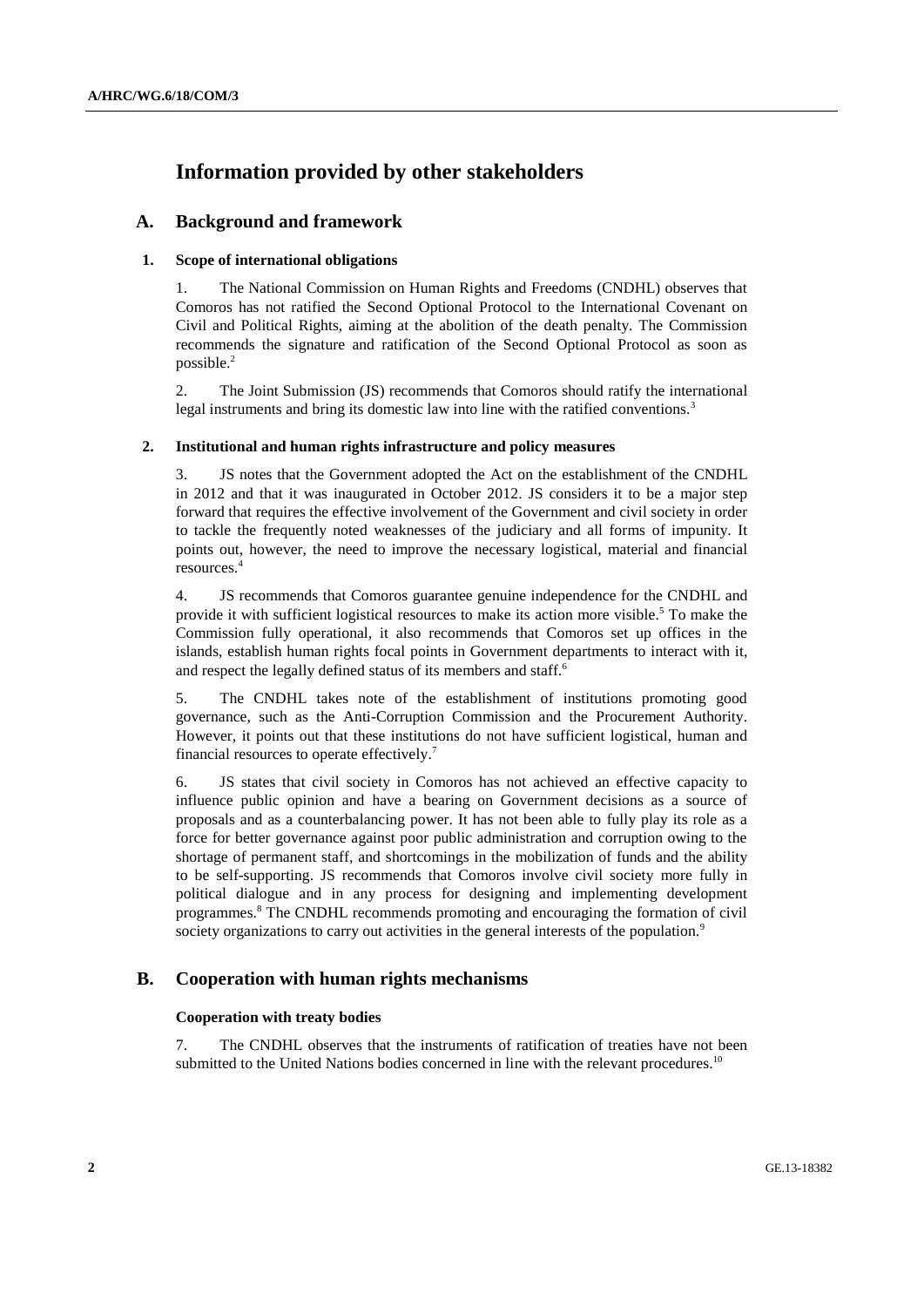# **C. Implementation of international human rights obligations**

### **1. Equality and non-discrimination**

8. JS notes that the access of women in Comoros to justice, electricity, drinkable water supplies and microfinance remains a problem, particularly in rural areas.<sup>11</sup> JS recommends that Comoros promote income-generating activities for women.<sup>12</sup>

## **2. Right to life, liberty and security of the person**

9. The CNDHL observes that the death penalty is provided for under article 7 of the Criminal Code, which establishes that "severe penalties are: the death penalty, forced labour for life or for a specific term and imprisonment". The CNDHL notes that the death penalty is due to be repealed under the Criminal Code reform. The bill on the reform of the Criminal Code should be adopted during the next parliamentary session (October to December 2013).<sup>13</sup>

10. The CNDHL also notes that conditions of detention are intolerable. The control mechanisms seem insufficient and prison conditions are deteriorating owing to an increase in the number of inmates and a failure to plan expansions of the current premises in the face of an increasingly explosive situation. Prison cells are thus overcrowded and worryingly insalubrious, while food rations stand at no more than \$2 per day. The lack of control and medical care for prisoners should also be emphasized.<sup>14</sup>

11. The CNDHL and JS recommend that Comoros improve detention conditions for the benefit of prisoners' health, diet, human dignity and level of information.<sup>15</sup> The CNDHL also recommends testing alternative approaches to imprisonment, such as social reintegration, criminal mediation and other similar methods aimed at limiting the number of inmates.<sup>16</sup>

12. The CNDHL notes that deprivation of liberty is an area that sparks debate between professional personnel in the legal system, lawyers and civil society organizations. Not only are the legal procedures often breached, but also and above all the right of an individual to be assisted by a lawyer from the moment he or she is taken into custody is still not effective.<sup>17</sup>

13. Similarly, the duration of custody in excess of the legal limit and the increasing practice of pretrial detention: (a) are violations of the right to the presumption of innocence; and (b) demonstrate the difficulties faced by the judiciary in confronting criminality, partly owing to the slow course of justice and the inadequate resources available for investigation and prosecution.<sup>18</sup>

14. In addition, prisoners do not receive education aimed at promoting their social reintegration, which means that, on leaving prison, they fail to reintegrate into society.<sup>19</sup>

15. Furthermore, in the context of the reform of the Criminal Code and the Code of Criminal Procedure, the CNDHL advocates that a special provision for legal aid should be approved, so that a lawyer is involved from the first hour of deprivation of liberty.<sup>20</sup>

16. The CNDHL recommends strengthening the independent and most effective institutions so as to ensure that investigations are reliable and objective and can serve as a genuine basis for punishing the abuse of prisoners by prison officers.<sup>21</sup>

17. JS draws attention to an increase in juvenile delinquency and acts of sexual violence mainly against women and children. There has accordingly been a sharp increase in the number of murders in recent years; newborn babies abandoned in dustbins; women and men raped and/or murdered; and sometimes political assassinations.<sup>22</sup>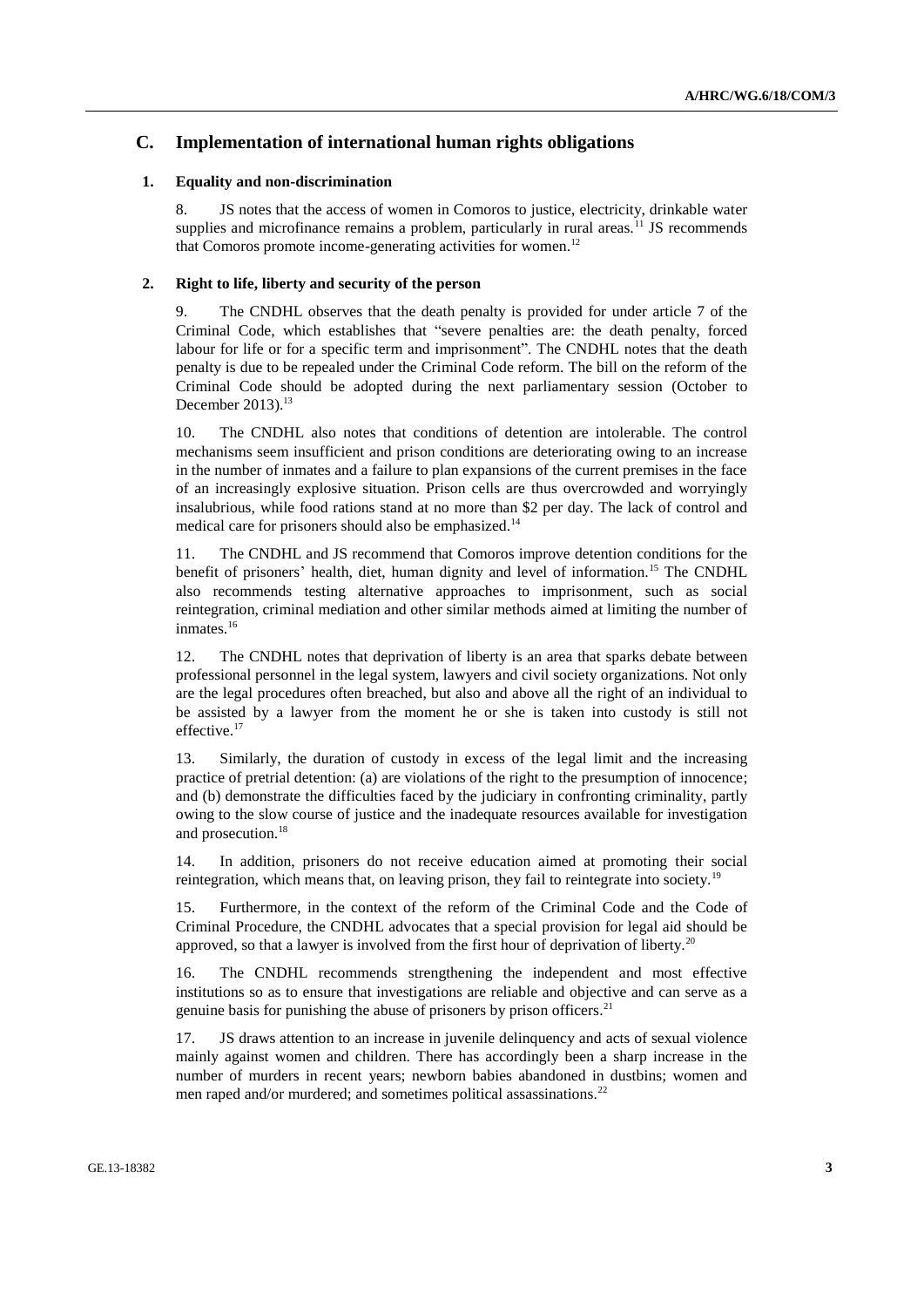18. JS notes that measures have been taken to tackle violence against women and the family (Family Code, criminalization of sexual violence). Nevertheless, the lack of victim protection measures (measures to remove a woman battered by her husband from the home, measures to relocate vulnerable or mistreated children) presents a challenge.<sup>23</sup>

19. JS adds that, although the establishment of platforms for NGOs and associations campaigning against violence reinforces the efforts of the Government and partners to combat all forms of violence effectively, technical and financial assistance is also necessary to tackle the problem. $^{24}$ 

20. JS recommends that Comoros should publicize and implement national laws on the rights of children and women and ensure the sustainability of initiatives to promote and protect those rights. $^{25}$  JS also recommends improving the counselling units for child victims of abuse and ill-treatment established since 2004, and creating an agency to provide assistance and temporary care for women victims of violence and a fund to provide them with medical, psychological and legal support.<sup>26</sup> JS also recommends setting up a legal committee on case files for all forms of violence.<sup>27</sup>

21. JS also notes a new form of exploitation of children from poor families. The same is the case for children placed in foster-families, who are often subjected to violence; that certainly has harmful consequences, such as increased delinquency and the disruption of schooling at a young age. $^{28}$ 

22. The Global Initiative to End All Corporal Punishment of Children (GIEACPC) states that corporal punishment of children is lawful in Comoros, despite the Government's acceptance of recommendations to prohibit it in the home and other settings made during the UPR in 2009<sup>29</sup> and the recommendations of the Committee on the Rights of the Child.<sup>30</sup>

23. GIEACPC indicates that corporal punishment of children in the home, schools, penal institutions and alternative care settings is not prohibited. The near universal acceptance of a degree of violent punishment in childhood and deeply held views that parents and other adults have a "right" to physically punish children could challenge efforts to achieve prohibition. This situation also means that corporal punishment — at least to some degree — is typically not readily perceived as a violent act in the same way as, for example, sexual and other socially unacceptable forms of violence: prohibiting laws, as well as recommendations to enact them, would be effective only when they explicitly refer to corporal punishment.<sup>31</sup>

24. GIEACPC hopes that the UPR Working Group will note with concern the legality of corporal punishment in Comoros and urges the members of the UPR Working Group to specifically recommend, as a matter of priority, prohibition of corporal punishment by enacting legislation.<sup>32</sup>

#### **3. Administration of justice, including impunity, and the rule of law**

25. JS notes that the judiciary still suffers from a lack of independence owing to political and social factors. The judiciary appears, however, to lack credibility in the eyes of the public. 33

26. The CNDHL also draws attention to the serious obstacles and difficulties impeding access to justice: (1) institutional or formal justice is often ignored, and even openly defied, a fact which accordingly inspires little public trust in its credibility, impartiality and independence; (2) the institution is too remote from litigants, access to it is excessively rigid and the price is unfairly inflated by certain judicial officials over and above any legal framework; (3) there are many dismissals of hearings and blatant delays in trials for an excessive length of time, with decisions executed only at the end of the process; (4) the necessary structures for the judiciary to work effectively and rationally are lacking; (5)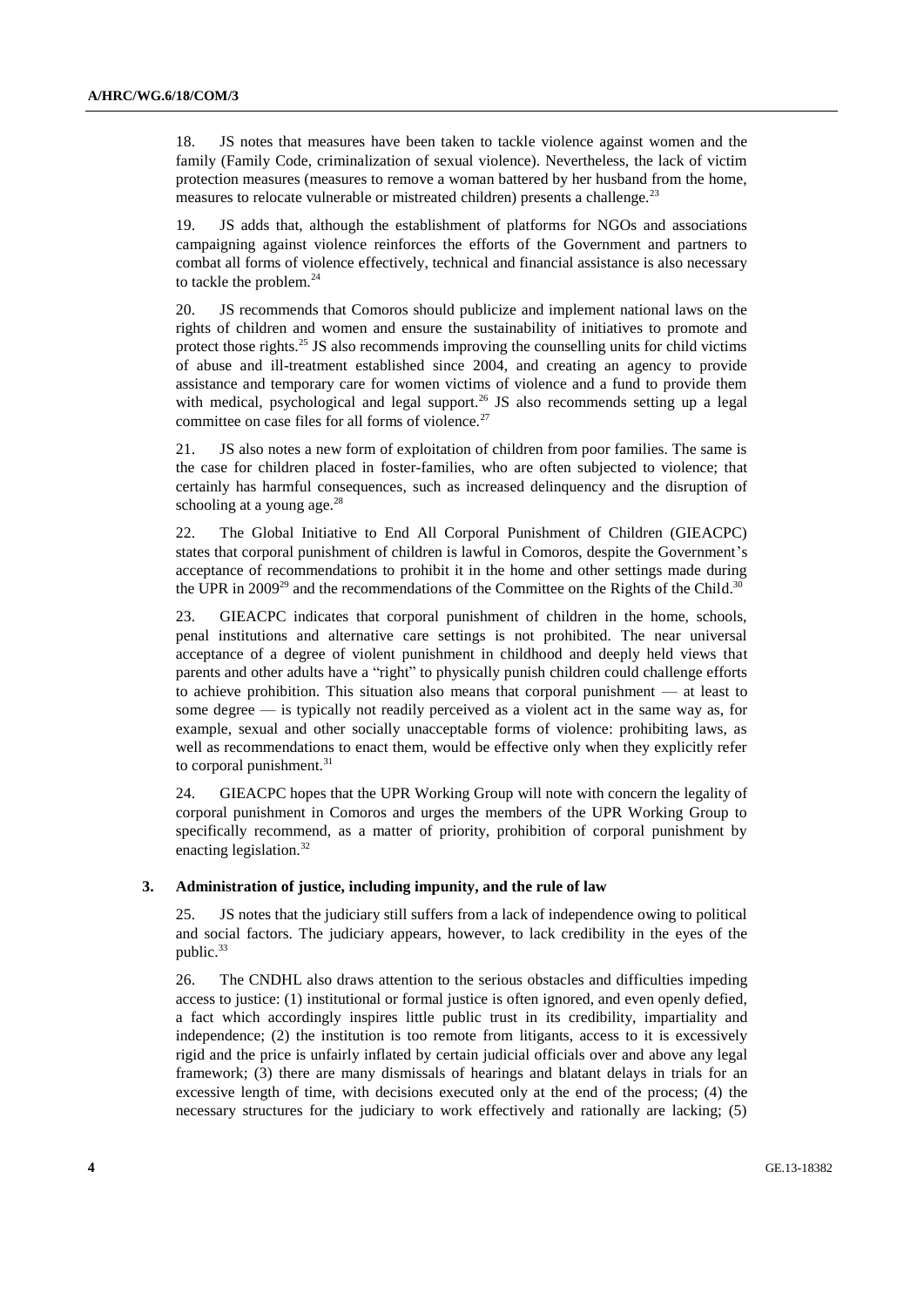executive power takes precedence over judicial power through judges under the hierarchical authority of the Ministry of Justice; and (6) the right to legal aid and to the presumption of innocence is a dead letter. 34

27. JS recommends that Comoros should guarantee the independence and credibility of the judiciary and train and raise the awareness of court officials.<sup>35</sup> JS and the CNDHL recommend setting up and operating a judicial service commission.<sup>36</sup>

28. The CNDHL also recommends taking steps to expedite justice and bring it closer to the public. In the opinion of the CNDHL, the draft code of criminal procedure and the draft criminal code should include provisions to speed up justice for citizens and bring the system closer to them.<sup>37</sup>

29. Furthermore, the CNDHL considers that the lack of staff — both judges and court officials — should be remedied as a matter of urgency through regular and full training.<sup>38</sup> There is also an urgent need to revive the official gazette and encourage the publication of reviews of national jurisprudence.<sup>39</sup> Similarly, the installation of internal computer networks in and between courts should make it possible to circulate digital versions of court decisions more smoothly. 40

30. JS notes that the majority of murder cases go unpunished. Civil society has observed weaknesses in the judicial police: insufficient, unqualified and ill-equipped staff, haphazard recruitment and irrational promotions.<sup>41</sup> The CNDHL also notes that a number of homicides committed over the past two years have been investigated but not led to any charges.<sup>42</sup> These failings are principally due to a lack of human, technical and financial resources. JS recommends setting up a police department specializing in the science of criminology.<sup>43</sup>

31. JS also states that there is no criminal policy for preventing and combating violence against women, and punishing it.<sup>44</sup>

32. The CNDHL welcomes the Government's initiative in constructing a young offenders' section in the short-stay prison at Koki, Anjouan, but points out that there is still a patent lack of such facilities at Moroni and Fomboni. Criminals are held in the same cells with no separation of minors and adults.<sup>45</sup>

33. JS states that, after the 2010 presidential and legislative elections, out of a concern for free and transparent elections, independent national electoral commissions were established, an electoral code was adopted, and national and international observation missions were conducted. Irregularities were nevertheless recorded in some polling stations.<sup>46</sup> The Government subsequently introduced a new counting system on the basis of biometric electoral cards, although the process has not been completed. JS recommends that Comoros finalize the biometric card counting system.<sup>47</sup>

34. JS states that the Government adopted the Anti-Corruption Act in June 2011 and set up an Anti-Corruption Commission in 2012. It notes with regret, however, that some flagrant cases go unpunished and the rules and procedures are often flouted.<sup>48</sup> JS recommends that Comoros conduct an ethics inquiry among the commissioners making up the anti-corruption unit; scrupulously apply the laws in force in order to end impunity; ensure that the Anti-Corruption Commission has genuine independence; provide it with the means necessary for it to operate effectively; and publish the assets of leading politicians, senior State officials, and executives of public enterprises and companies.<sup>49</sup>

## **4. Freedom of expression, association, and peaceful assembly, and right to participate in public and political life**

35. JS states that progress has been made in recent years with regard to the right to strike and demonstrate and freedom of expression. Nevertheless, JS notes that some individuals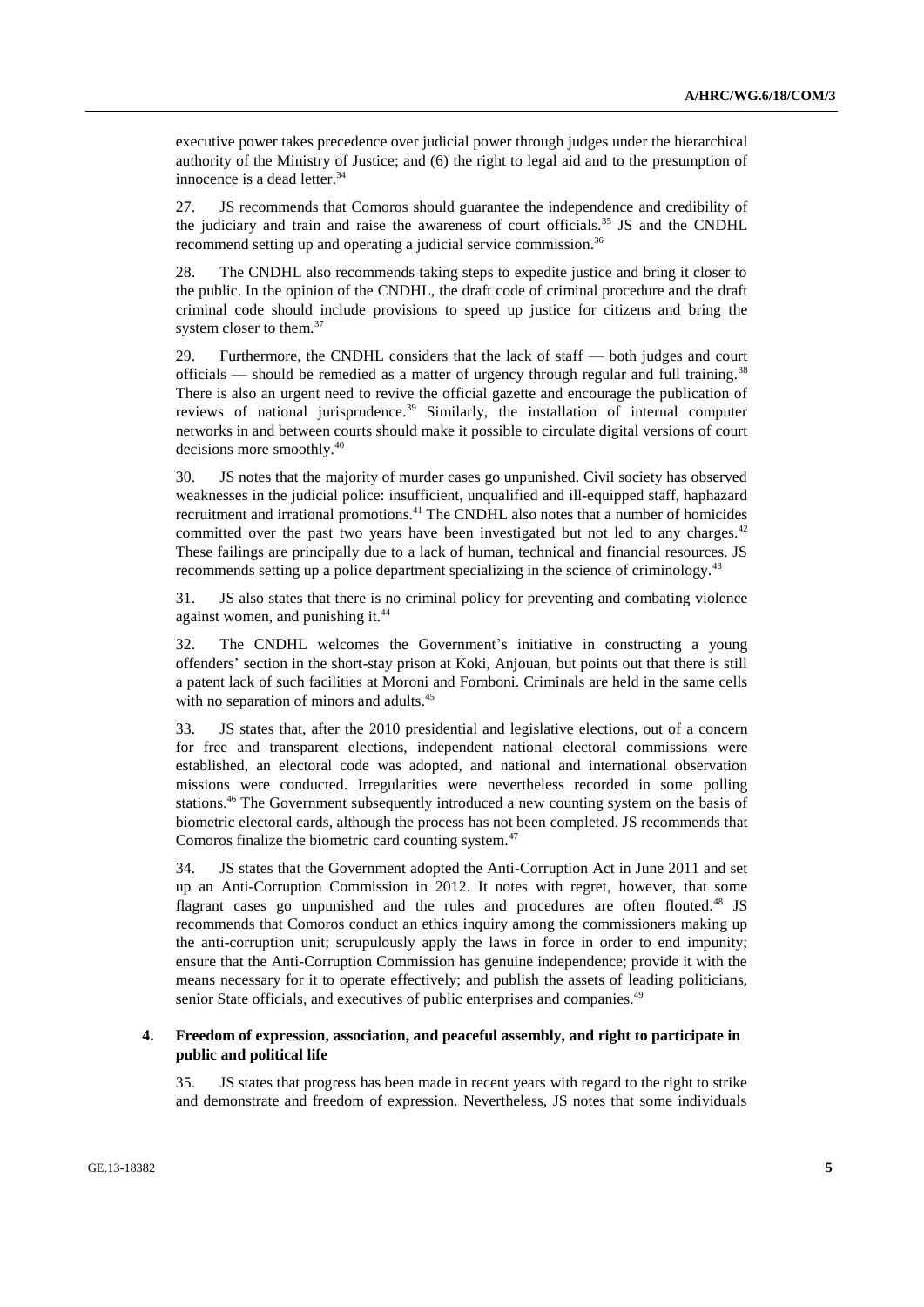may be deprived of their freedom of expression, the most flagrant case being that of a lawyer. JS recommends that Comoros draft a bill on the judicial immunity of lawyers.<sup>50</sup>

36. JS also takes note of the low percentage of women at decision-making levels. Coverage of women's specific needs is not totally effective, and greater equality between the sexes is a sine qua non for successfully combating poverty.<sup>51</sup> JS recommends that Comoros draft and adopt laws raising the quota of women at decision-making levels, and increase the percentage of women in decision-making posts.<sup>52</sup>

#### **5. Right to work and to just and favourable conditions of work**

37. JS states that the problems linked to employment and working conditions are harmful and recurrent. Comoros is going through a period of economic crisis which brings with it high unemployment, especially among young people, and increased poverty. The civil service, which is the country's main employer, is currently saturated. Civil servants complain of disturbing working conditions in particular: wretched wages; no social protection; a lack of health, safety and security in the workplace; non-guaranteed jobs; and non-compliance with international standards and social legislation.<sup>53</sup>

38. JS also notes that recruitment procedures are not always respected. Consequently, a large number of people work without contracts, with all the consequences which that implies. 54

#### **6. Right to social security and to an adequate standard of living**

39. JS notes that, even for an agrarian country, the conditions and standard of living of the people of Comoros remain alarming. The majority of families live below the poverty line. Agricultural practices are still traditional and inadequate. The country imports basic foodstuffs, and yet monitoring of the quality of these products is substandard. Civil society notes a lack of political will to improve the quality of life of the majority of the population.<sup>55</sup>

40. JS recommends that Comoros should disseminate the Poverty Reduction Strategy Paper, adopt sustainable modes of production and consumption, and ensure food security for women, children and persons with disabilities.<sup>56</sup> In addition, it recommends speeding up implementation of the recommendations of December 2012 to reach completion point of the Heavily Indebted Poor Countries (HIPC) Initiative of the International Monetary Fund.<sup>57</sup> The CNDHL recommends taking into consideration the gender and human rights dimensions when allocating HIPC funds.<sup>5</sup>

#### **7. Right to health**

41. The CNDHL observes that the national health system has been strengthened and the health platform improved in 2011 by establishing a dialysis centre at the national hospital with emphasis on free emergency health care. The CNDHL also takes note of the redevelopment of the maternity ward of the Domoni medical-surgical centre in Anjouan and the construction of an operating theatre in Mbeni (Grande Comore) in June 2013. With regard to maternal and child health, the State has undertaken measures to reduce the mortality rate by launching the Campaign on Accelerated Reduction of Maternal Mortality in Africa and allocating funds from the Unique Administrative Fee to help reduce the cost of Caesarean sections from 20,000 to 10,000 Comorian francs.<sup>59</sup>

42. The CNDHL notes, however, that there is not always effective access to health care due to staff shortages and overcrowding at facilities. In addition, some services (e.g. birth, emergency) are often free in theory, but the families of those treated are frequently obliged to pay additional fees and buy the various consumables used for the treatment. What is more, the CNDHL deplores the non-imposition of penalties for chronic absenteeism and the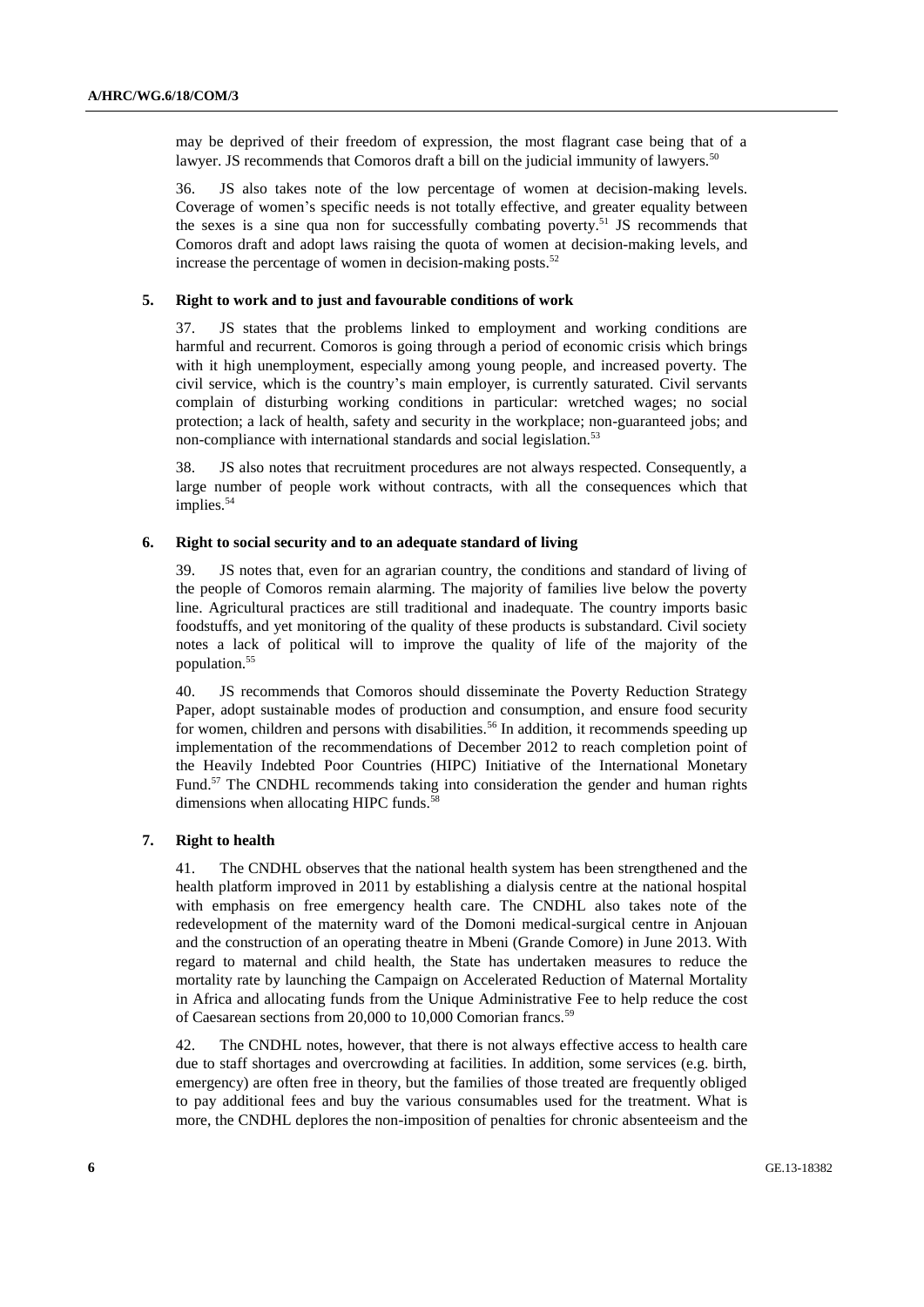unprofessionalism among medical personnel.<sup>60</sup> The CNDHL recommends improving access to health care for vulnerable persons, including persons with disabilities, pregnant women, children and older persons. 61

43. The CNDHL draws attention to infanticides due to unwanted pregnancies and the lack of shelters for unwanted children.<sup>62</sup>

## **8. Right to education**

44. JS notes that there remain problems with children's access to education and the supervision of children in difficult circumstances. The Ministry of Education has recorded a drastic drop in pupil numbers. Each year, the pass rate has been falling for many reasons, including the fact that children are dropping out of primary school or their schooling is not provided for.<sup>63</sup> JS recommends that Comoros should facilitate children's access to primary schools, promote the return to school of children who drop out, and accelerate the implementation of the 2013–2015 Interim Education Plan.<sup>64</sup>

#### **9. Persons with disabilities**

45. The CNDHL notes that efforts have been made by the Ministry of Islamic Affairs to allocate three-monthly grants of 10,000 Comorian francs (equivalent to \$28) per person. The Directorate-General for Islamic Affairs carried out a study in 2012 to update the list of persons with disabilities entitled to the grant.<sup>65</sup> However, updating is still not complete. The CNDHL recommends that Comoros should update the list of persons with disabilities on the basis of the  $2012$  study and increase the grant.<sup>66</sup>

46. The CNDHL also recommends implementing the Interim Education Plan with emphasis on access to education for children with disabilities.<sup>67</sup>

#### **10. Right to development and environmental issues**

47. The CNDHL takes note of the introduction of a number of policies on the environment, such as the national environmental policy, the national plan of action on the environment and multilateral agreements on the environment. Despite these efforts, the CNDHL takes note of a failure to comply with administrative and legal instruments in practice; serious difficulties with sustaining projects over time; a serious land issue because there was no land survey section; no land management plan; and no budgetary provisions for the environment.<sup>68</sup>

#### *Notes*

 $1$  The stakeholders listed below have contributed information for this summary; the full texts of all original submissions are available at: [www.ohchr.org.](http://www.ohchr.org/)

*Civil society*

*Individual submission*

GIEACPC Global Initiative to End All Corporal Punishment of Children, London, United Kingdom of Great Britain and Northern Ireland

*Joint submission*

JS Joint submission by: HIFADHU, Moroni, Comoros:

SUBUTI WAMBE; FECODEV (Réseau Comores);

L'ONG HIFADHU de lutte contre les violences faites aux femmes et aux enfants;la Fondation Comorienne des Droits de l'Homme; La Confédération des travailleuses et travailleurs des Comores; Avocats sans frontière; la Maison des Organisations de la Société Civile; Le Réseau femme et développement; le Croissant Rouge Comorien; la Fédération Comorienne des Organisations de la Société Civile (FECOSC)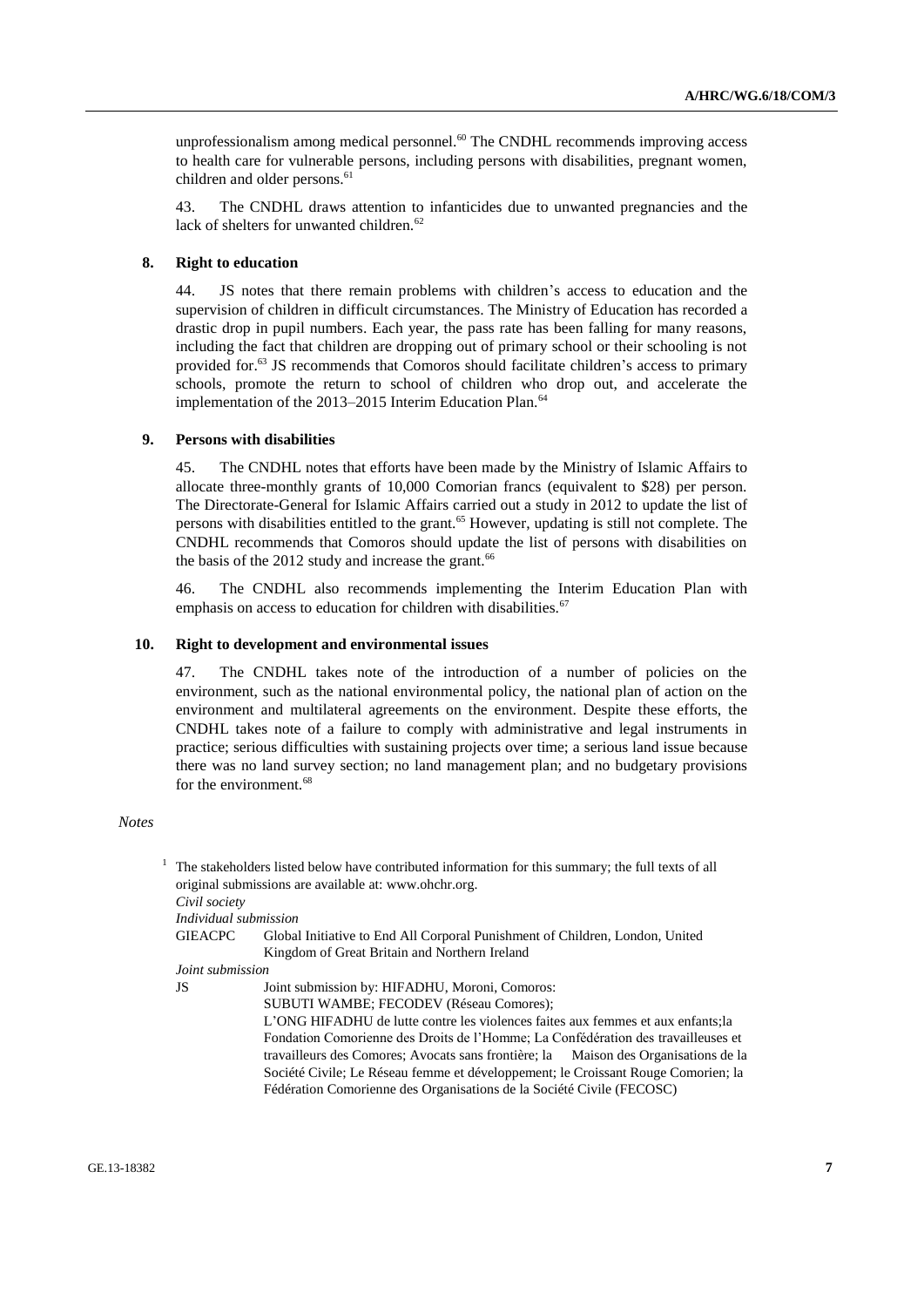*National human rights institution*

- Commission Nationale des Droits de l'Homme et des Libertés, Moroni, Comoros
- CNDHL, para. 62.
- JS, para. 25.
- JS, para. 9.
- <sup>5</sup> JS, paras. 30 and 34.
- CNDHL, paras. 56, 57 and 58.
- <sup>7</sup> CNDHL, paras. 41, 42, and 44.
- JS, paras. 5 and 26.
- <sup>9</sup> CNDHL, para. 52.
- CNDHL, para. 10.
- <sup>11</sup> JS, para. 19.
- JS, para. 47.
- CNDHL, paras. 13–14.
- CNDHL, para. 20.
- <sup>15</sup> CNDHL, para. 54.
- CNDHL, para. 54.
- CNDHL, paras. 15–16.
- CNDHL, para. 17.
- CNDHL, para. 18.
- CNDHL, para. 19.
- CNDHL, para. 51.
- JS, para. 13.
- JS, para. 18.
- JS, para. 21.
- JS, paras. 37 and 62.
- <sup>26</sup> JS, paras. 56, 57 and 61.
- JS, para. 35.
- JS, para. 11.
- 29 Recommendation 65.31. See A/HRC/12/16, p. 16.
- GIEACPC, p. 1.
- GIEACPC, para. 1.3.
- GIEACPC, p. 1. and para. 1.3.
- JS, para. 10.
- <sup>34</sup> CNDHL, para. 23.
- JS, paras.  $36$  and 42.
- <sup>36</sup> JS, para. 38 and CNDHL, para. 53.
- CNDHL, para. 47.
- <sup>38</sup> CNDHL, para. 47.
- CNDHL, para. 49.
- CNDHL, para. 50.
- JS, para. 13.
- CNDHL, para. 12.
- JS, para. 43.
- JS, para. 22.
- <sup>45</sup> CNDHL, para. 22.
- JS, para. 7.
- JS, para. 27.
- JS, para. 8.
- JS, paras. 28, 29, 30, 32 and 33.
- JS, paras. 12 and 39.
- JS, para. 18.
- JS, paras. 58 and 60.
- JS, para. 16.
- JS, para. 11.
- JS, para. 14.